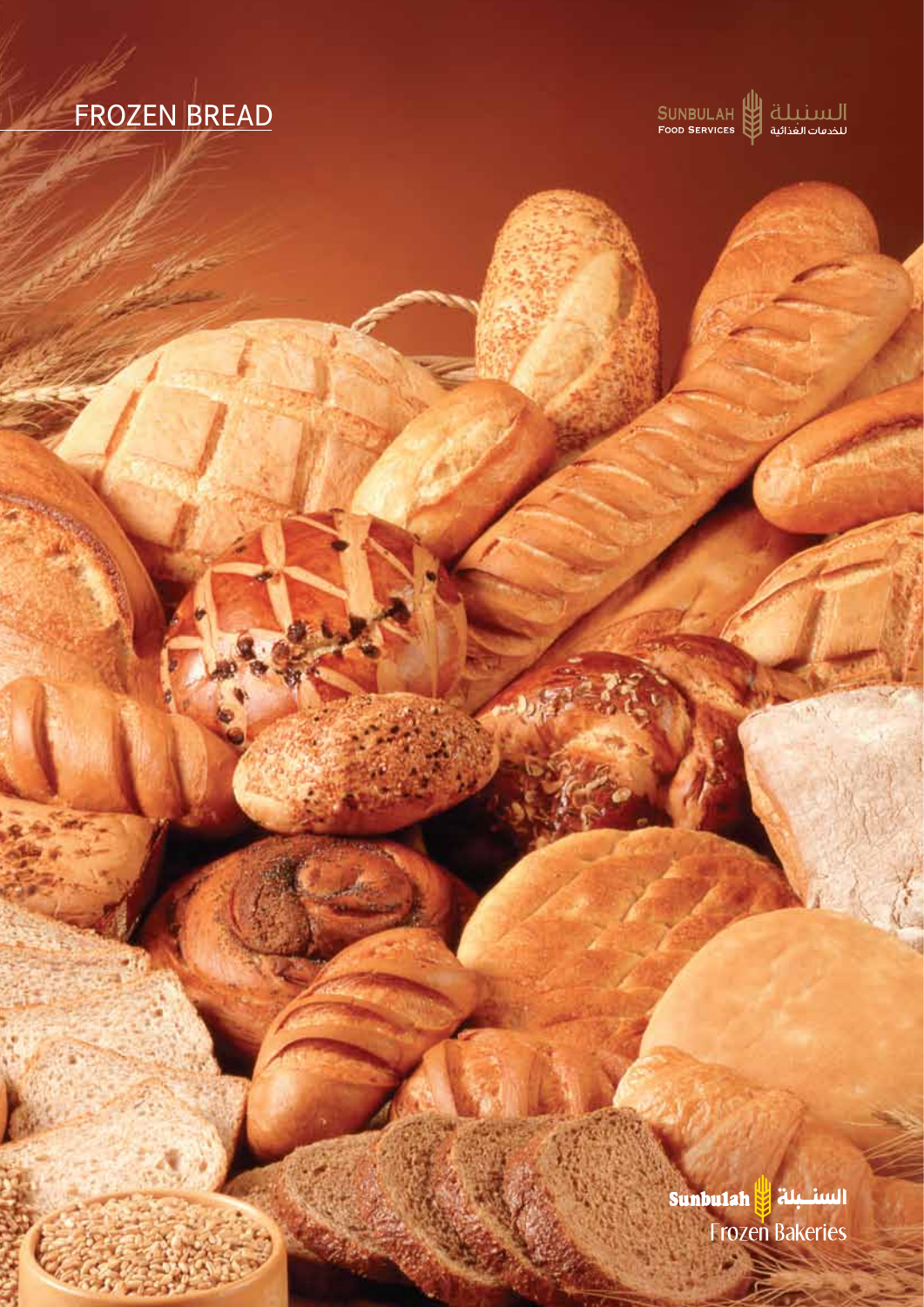## FRENCH BAGUETTES & VIENNA BREAD

### Baguette French

Item Code: 40080009 Pack Size: 300gm Shelf Life: Up to 9 months Case Count: 30



## Baguette Multicereal

Item Code: 40080109 Pack Size: 310 gm Shelf Life: Up to 9 months Case Count: 30

## Demi Baguette French

Item Code: 40080209 Pack Size: 150 gm Shelf Life: Up to 9 months Case Count: 60





#### Demi Baguette Multicereal

Item Code: 40080309 Pack Size: 150 gm Shelf Life: Up to 9 months Case Count: 60

### Demi Baguette White 18 cm

Item Code: 40085409 Pack Size: 85 gm Shelf Life: Up to 9 months Case Count: 70





## Vienna Bread (Fully Baked Frozen)

Item Code: 40080409 Pack Size: 150 gm Shelf Life: Up to 9 months Case Count: 45

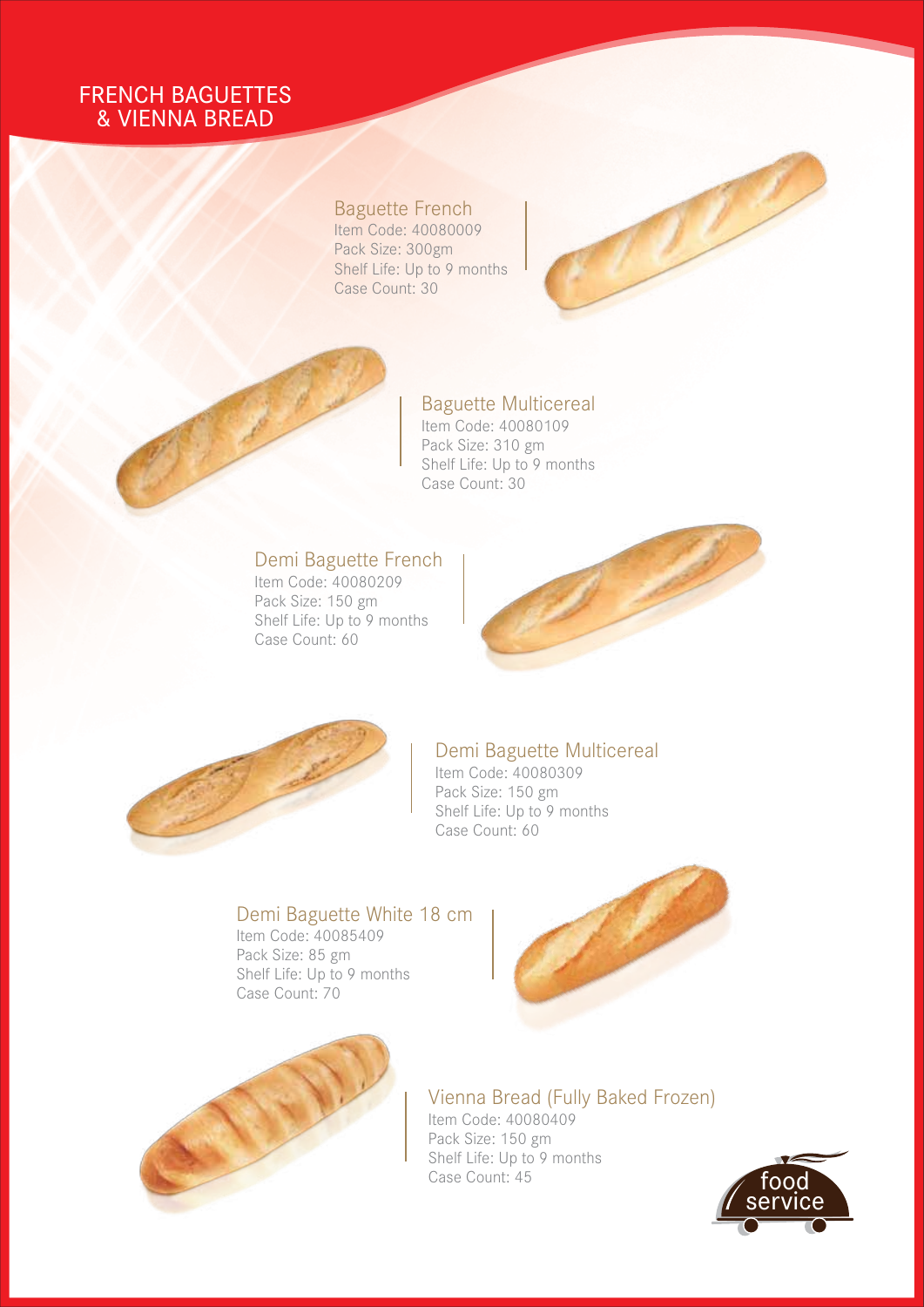## ROLLS

### French Oval Rolls

Item Code: 40083009 / 40083409 Pack Size: 60gm / 40gm Shelf Life: Up to 9 months Case Count: 90 / 120





## Multi Cereals Oval Rolls

Item Code: 40083109 / 40083509 Pack Size: 60gm / 40gm Shelf Life: Up to 9 months Case Count: 90 / 120



Kaiser Rolls White Small Item Code: 40083609 Pack Size: 40gm Shelf Life: Up to 9 months Case Count: 140

#### Kaiser Rolls White

Item Code: 40083209 Pack Size: 60gm Shelf Life: Up to 9 months Case Count: 100



#### Kaiser Rolls Multicereal Small Item Code: 40083709

Pack Size: 40gm Shelf Life: Up to 9 months Case Count: 140





#### Kaiser Rolls Multicereal

Item Code: 40083309 Pack Size: 60gm Shelf Life: Up to 9 months Case Count: 100

#### Ciabatta Rolls

Item Code: 40083809 Pack Size: 40gm Shelf Life: Up to 9 months Case Count: 100





## Ciabatta Olives Rolls

Item Code: 40083909 Pack Size: 40gm Shelf Life: Up to 9 months Case Count: 100

#### Ciabatta Herbs Rolls RYE Item Code: 40084009

Pack Size: 40gm Shelf Life: Up to 9 months Case Count: 100





## Ciabatta RYE Rolls

Item Code: 40084109 Pack Size: 40gm Shelf Life: Up to 9 months Case Count: 100

#### White So Bread Roll (Fully Baked Frozen)

Item Code: 40086309 Pack Size: 40gm Shelf Life: Up to 9 months Case Count: 120





### Brown So Bread Roll (Fully Baked Frozen)

Item Code: 40086409 Pack Size: 40gm Shelf Life: Up to 9 months Case Count: 120

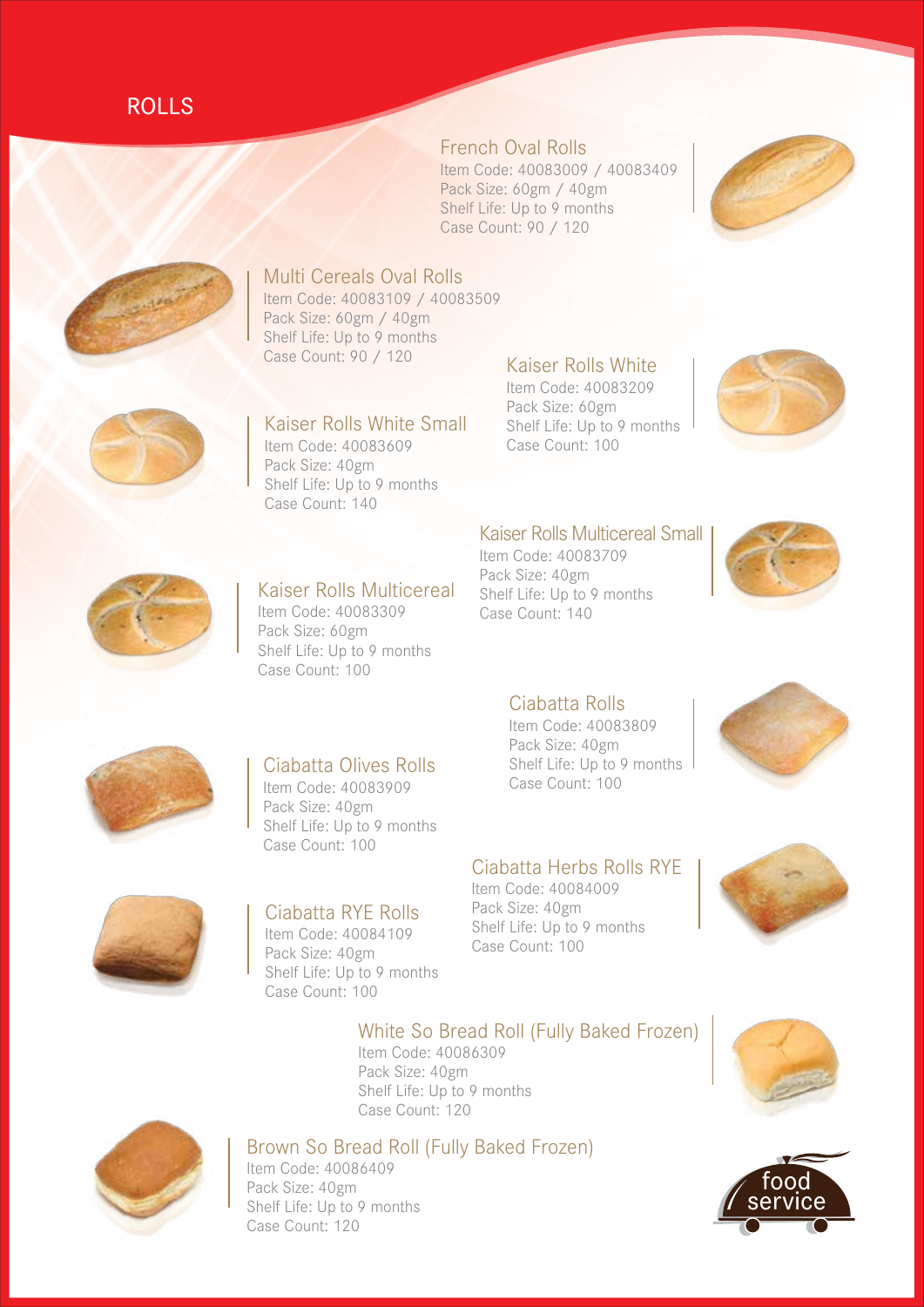## CIABATTA & PANINI

### Medium Ciabatta Rolls RYE

Item Code: 40084409 Pack Size: 35gm Shelf Life: Up to 9 months Case Count: 180





#### Medium Ciabatta Rolls Plain

Item Code: 40084509 Pack Size: 35gm Shelf Life: Up to 9 months Case Count: 180

#### Medium Ciabatta Rolls RYE

Item Code: 40084409 Pack Size: 35gm Shelf Life: Up to 9 months Case Count: 180

#### Large Ciabatta Sandwich Plain

Item Code: 40081509 Pack Size: 150gm Shelf Life: Up to 9 months Case Count: 45

#### Large Ciabatta Sandwich Olives

Item Code: 40081609 Pack Size: 150gm Shelf Life: Up to 9 months Case Count: 45

#### Large Ciabatta Sandwich RYE

Item Code: 40081709 Pack Size: 150gm Shelf Life: Up to 9 months Case Count: 45

#### Large Ciabatta Sandwich Herbs (Oregano & Basil)

Item Code: 40081809 Pack Size: 150gm Shelf Life: Up to 9 months Case Count: 45

## Panini Bread Sandwich

Item Code: 40081409 Pack Size: 120gm Shelf Life: Up to 9 months Case Count: 45

#### Medium Ciabatta Sandwich RYE

Item Code: 40084209 Pack Size: 100gm Shelf Life: Up to 9 months Case Count: 72

## Medium Ciabatta Sandwich Plain

Item Code: 40084309 Pack Size: 100gm Shelf Life: Up to 9 months Case Count: 72













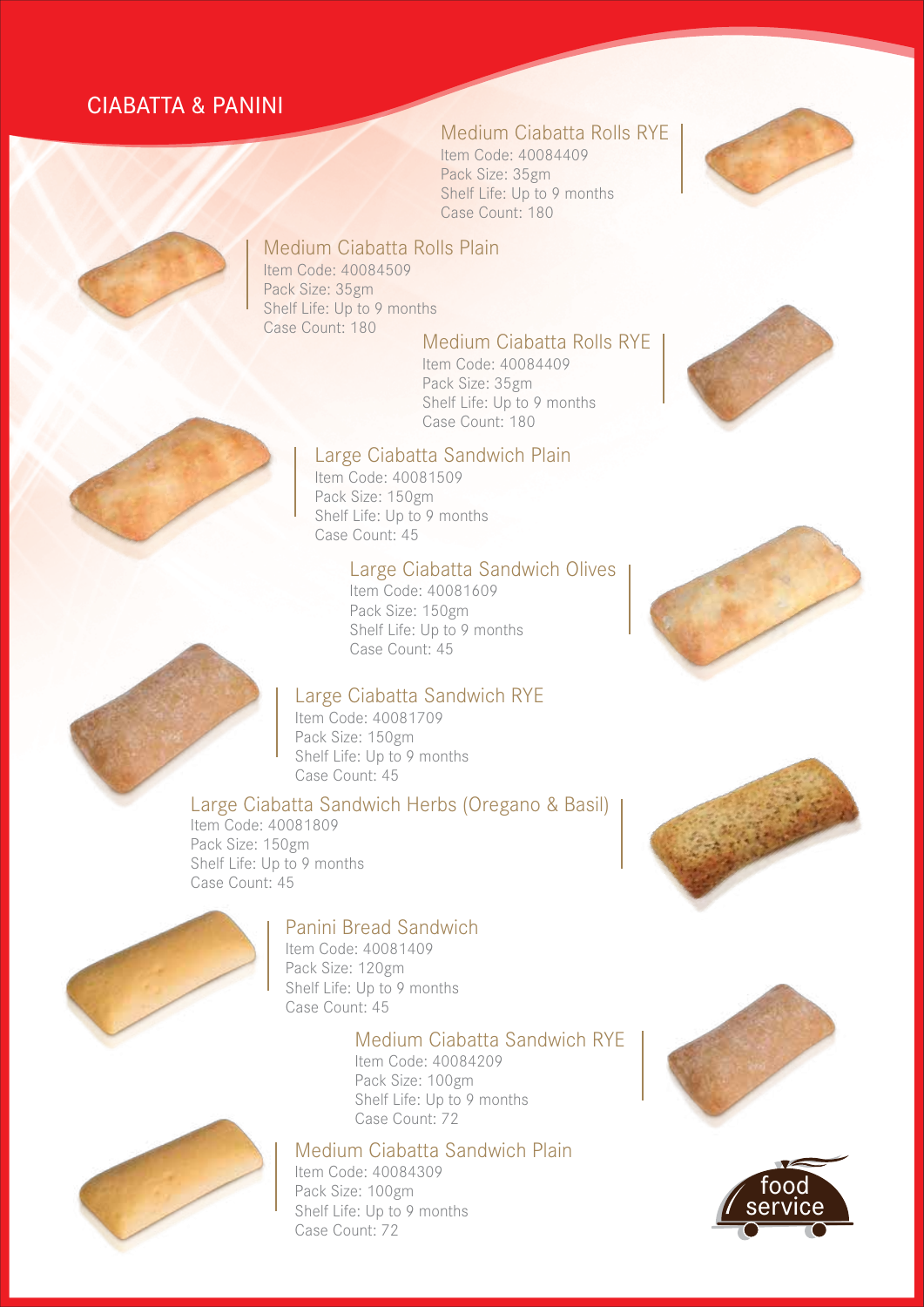## RUSTIC BREAD & RUSTIC ROLLS & LOAF



#### Rustic Baguette Traditional Item Code: 40082009

Pack Size: 270gm Shelf Life: Up to 9 months Case Count: 18

#### Rustic Mini Baguette

Item Code: 40085109 Pack Size: 40gm Shelf Life: Up to 9 months Case Count: 140

#### Loaf Campagne

Item Code: 40082109 Pack Size: 250gm Shelf Life: Up to 9 months Case Count: 20





#### Rustic Loaf Multicereal

Item Code: 40082209 Pack Size: 250gm Shelf Life: Up to 9 months Case Count: 20

#### Rustic Multicereal Rolls

Item Code: 40085009 Pack Size: 40gm Shelf Life: Up to 9 months Case Count: 140



#### Rustic Walnut Raisin loaf Item Code: 40085309

Pack Size: 250gm Shelf Life: Up to 9 months Case Count: 20

Garlic Bread Loaf Item Code: 40086209 Pack Size: 420gm Shelf Life: Up to 9 months Case Count: 18

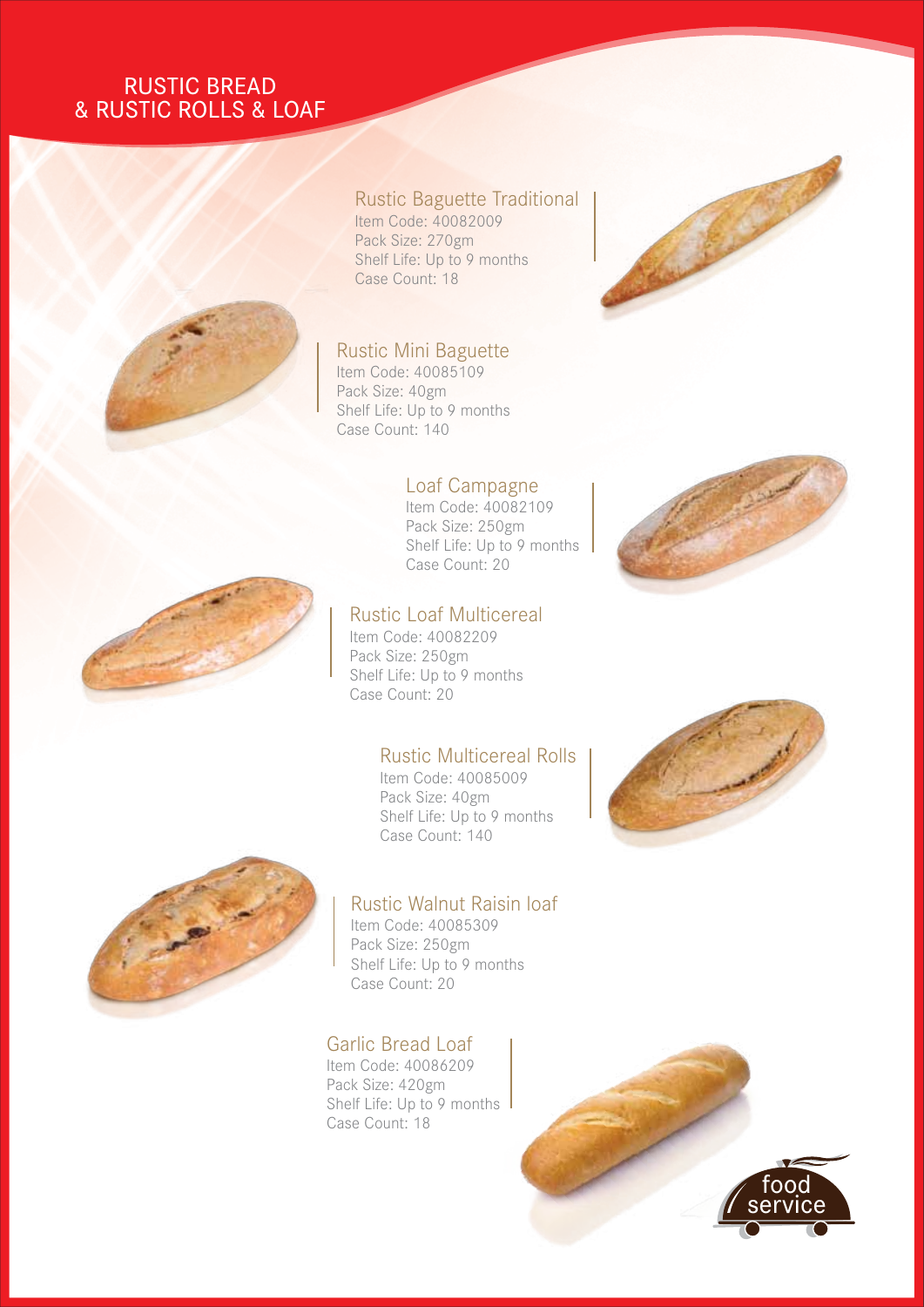## FROZEN CAKES DANISH RANGE & DONUTS



السنسبلة ||Sunbu1ah Frozen Bakeries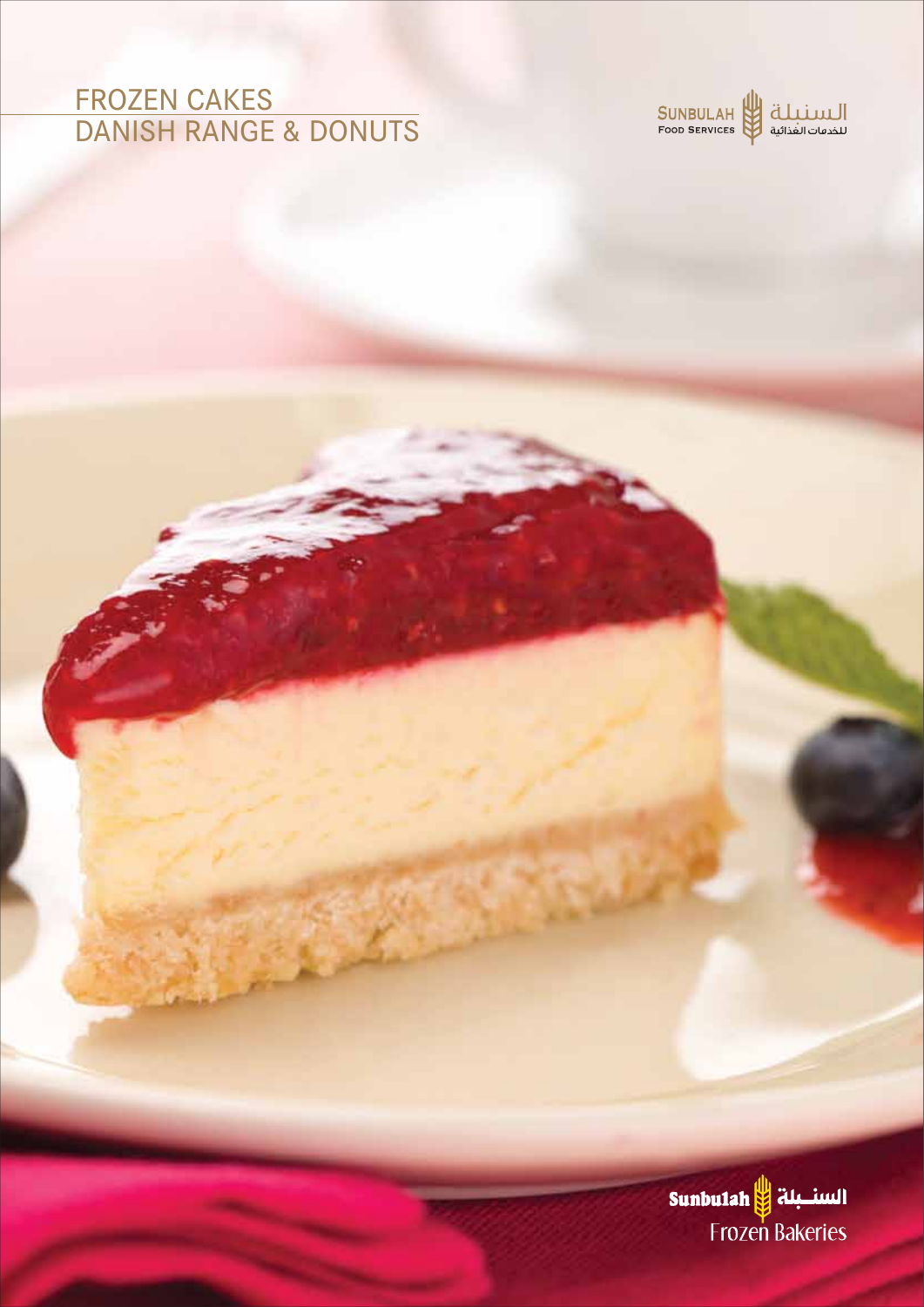## DANISH RANGE and DONUTS

## SUNBULAH Miniature Chocolate Napolitana

Item Code: 57514009 Pack Size: 25gm Shelf Life: Up to 9 months Case Count: 357





#### SUNBULAH Miniature Cream Napolitana

Item Code: 57514109 Pack Size: 25gm Shelf Life: Up to 9 months<br>Case Count: 357

## SUNBULAH Chocolate Bite

Item Code: 57514209 Pack Size: 17gm Shelf Life: Up to 9 months Case Count: 235





## SUNBULAH Cream Bite Item Code: 57514309

Pack Size: 17gm Shelf Life: Up to 9 months Case Count: 235

## SUNBULAH Cheese Bite

Item Code: 57514409 Pack Size: 17gm Shelf Life: Up to 9 months Case Count: 235





## SUNBULAH Mini Vanilla Crown

Item Code: 57514511 Pack Size: 46gm Shelf Life: Up to 11 months Case Count: 120

#### SUNBULAH Mini Cinnamon Roll

Item Code: 57514611 Pack Size: 46gm Shelf Life: Up to 11 months Case Count: 120





## SUNBULAH Mini Raspberry Crown

Item Code: 57514711 Pack Size: 46gm Shelf Life: Up to 11 months Case Count: 120

#### SUNBULAH Mini Apple Pastry

Item Code: 57514811 Pack Size: 46gm Shelf Life: Up to 11 months Case Count: 120





#### SUNBULAH Frozen Bakeries Plain Donuts Item Code: 50055012

Pack Size: 50gm Shelf Life: Up to 12 months Case Count: 48

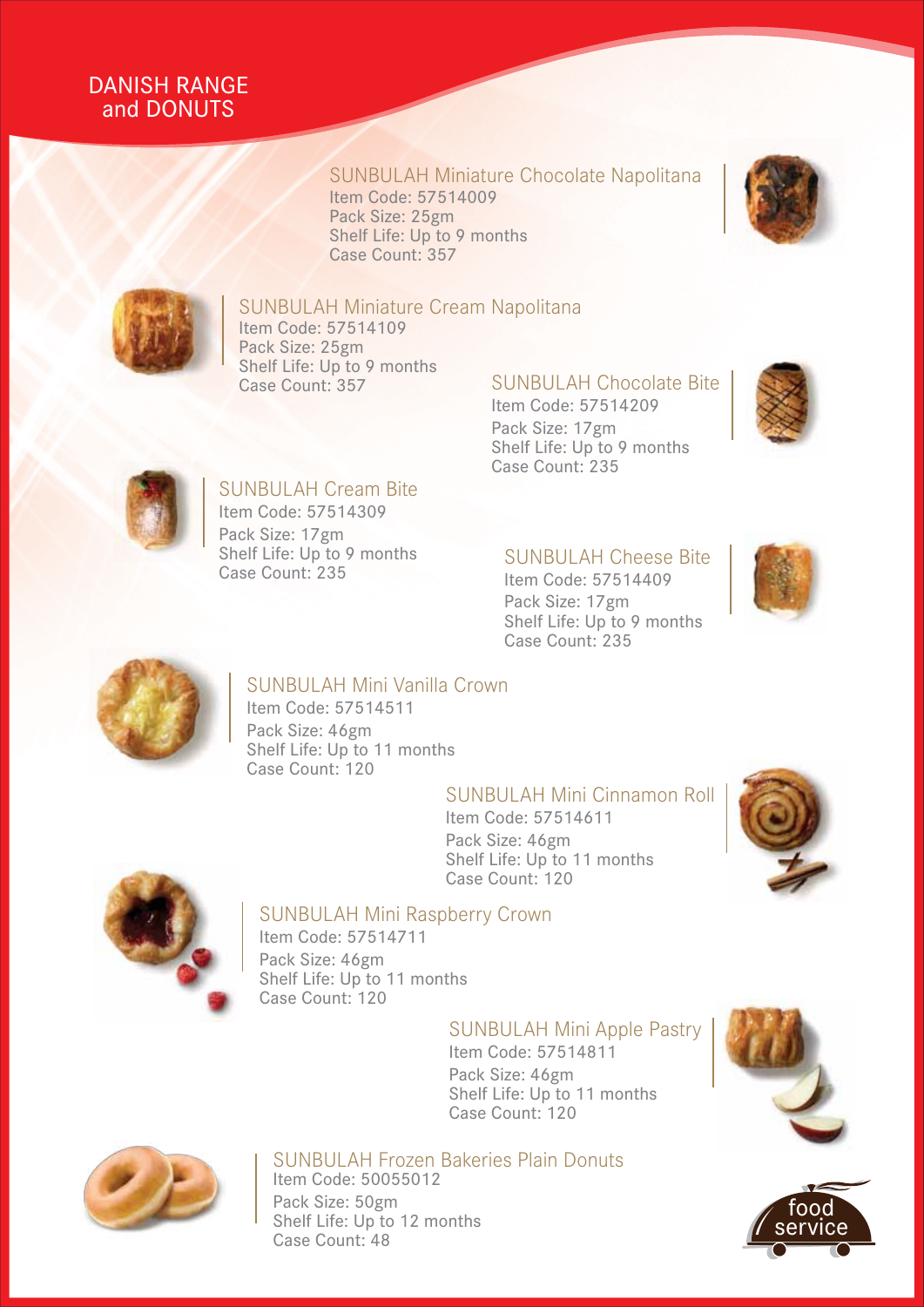## FROZEN CAKES

#### SUNBULAH Frozen Berry Cheese Cake Pre-cut 12 Portions Item Code: 57514012 Pack Size: 2Kg Shelf Life: Up to 12 months Case Count: 1





#### SUNBULAH Frozen Raspberry Cheese Cake Pre-cut 12 Portions Item Code: 57514112 Pack Size: 1.85Kg Shelf Life: Up to 12 months

SUNBULAH Frozen Strawberry Cheese Cake Pre-cut 12 Portions Item Code: 57514212 Pack Size: 1.85Kg Shelf Life: Up to 12 months Case Count: 1

Case Count: 1





#### SUNBULAH Frozen Blueberry Cheese Cake Pre-cut 12 Portions Item Code: 57514412 Pack Size: 1.85Kg Shelf Life: Up to 12 months Case Count: 1

SUNBULAH Frozen Black Forest Cake Pre-cut 12 Portions Item Code: 57514312 Pack Size: 1.6Kg Shelf Life: Up to 12 months Case Count: 1





## SUNBULAH Frozen Apple Pies Cake Pre-cut 8 Portions

Item Code: 57514512 Pack Size: 1.3Kg Shelf Life: Up to 12 months Case Count: 1

#### SUNBULAH Frozen Carrot Cake Pre-cut 12 Portions

Item Code: 57514612 Pack Size: 1.35Kg Shelf Life: Up to 12 months Case Count: 1



## SUNBULAH Frozen Tiramissu Square Pre-cut 10 Portions

Item Code: 57514712 Pack Size: 1.5Kg Shelf Life: Up to 12 months Case Count: 1

#### SUNBULAH Frozen Brownies Pre-cut 12 Portions Item Code: 57514812 Pack Size: 1.3Kg Shelf Life: Up to 12 months Case Count: 1



SUNBULAH Frozen Souffle Small - 18 Portions Item Code: 57514912 Pack Size: 1.89Kg Shelf Life: Up to 12 months Case Count: 1



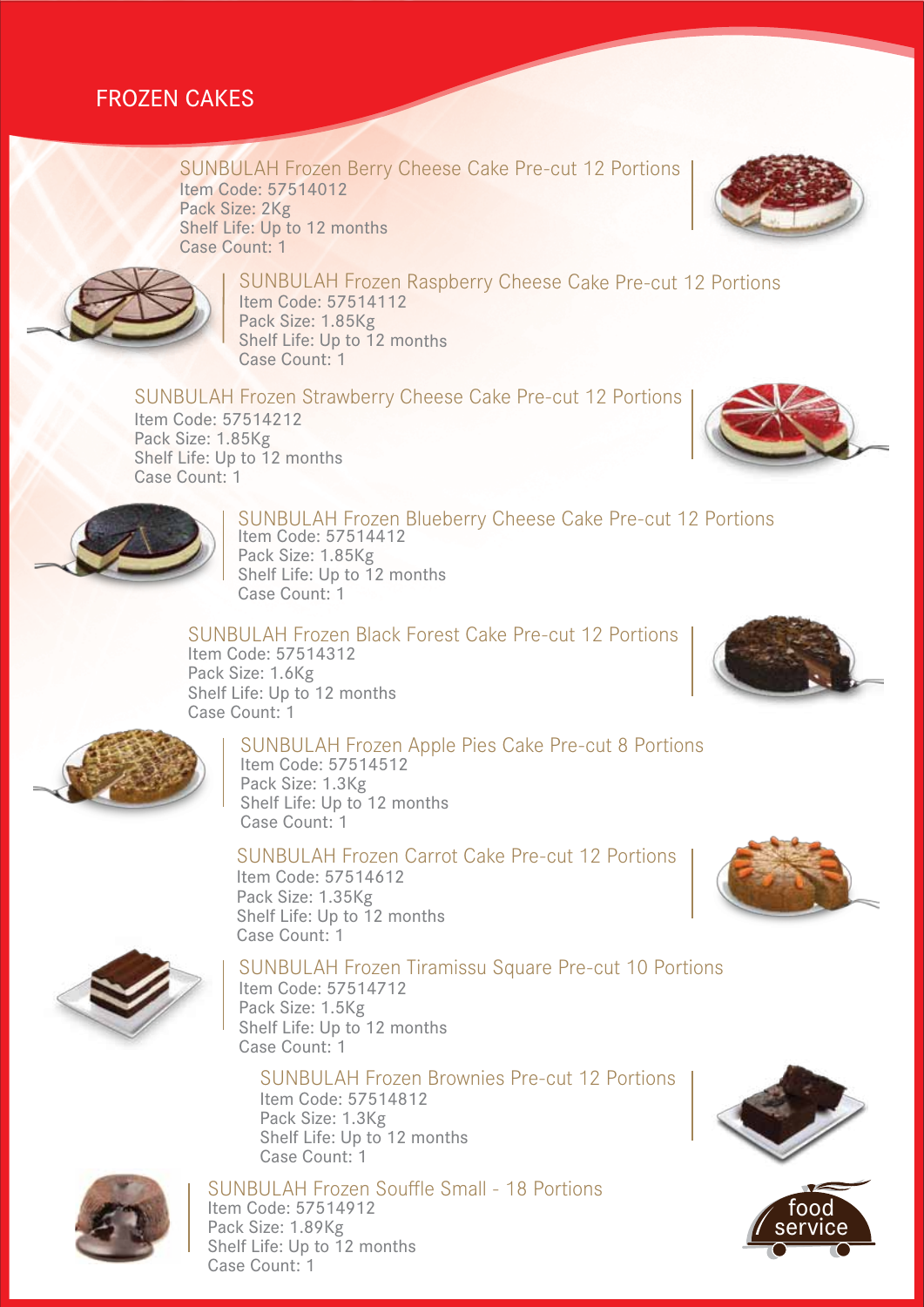# FROZEN CROISSANT

SUNBULAH السنبلة